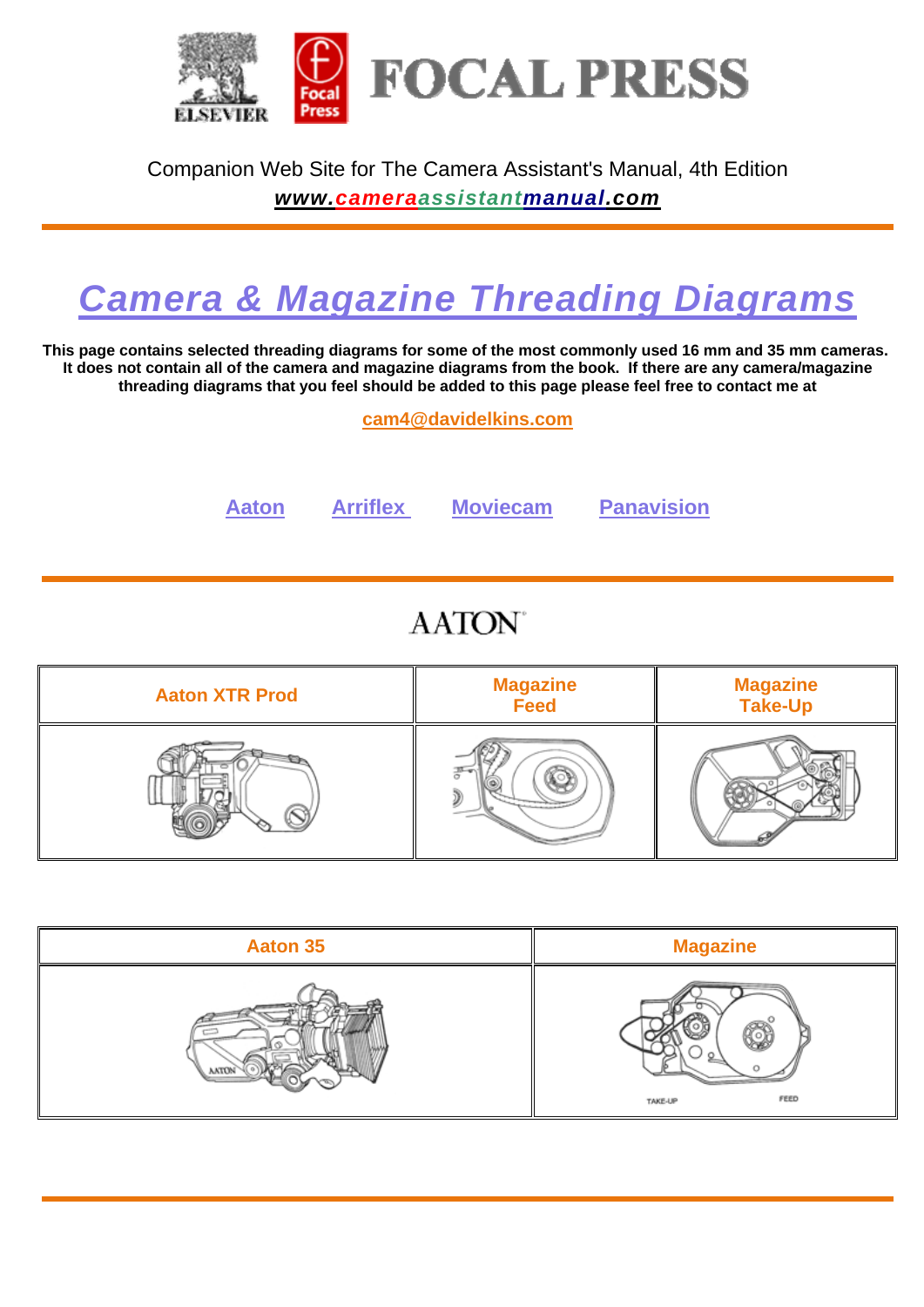

| <b>Arriflex 16 SR2</b> | <b>Magazine</b><br><b>Feed</b> | <b>Magazine</b><br><b>Take-Up</b> |
|------------------------|--------------------------------|-----------------------------------|
|                        |                                |                                   |

| <b>Arriflex 16 SR3</b> | <b>Magazine</b><br><b>Feed</b> | <b>Magazine</b><br><b>Take-Up</b> |
|------------------------|--------------------------------|-----------------------------------|
| ARRESTS MAIL 3         |                                |                                   |

| <b>Arriflex Arricam Lite</b> | <b>Camera Threading</b> | <b>Magazine</b>        |
|------------------------------|-------------------------|------------------------|
|                              |                         | FEED<br><b>TAKE-UP</b> |

| <b>Arriflex Arricam Studio</b> | <b>Camera Threading</b> | <b>Magazine</b> |
|--------------------------------|-------------------------|-----------------|
| koo                            |                         | TAKE-UP<br>FEED |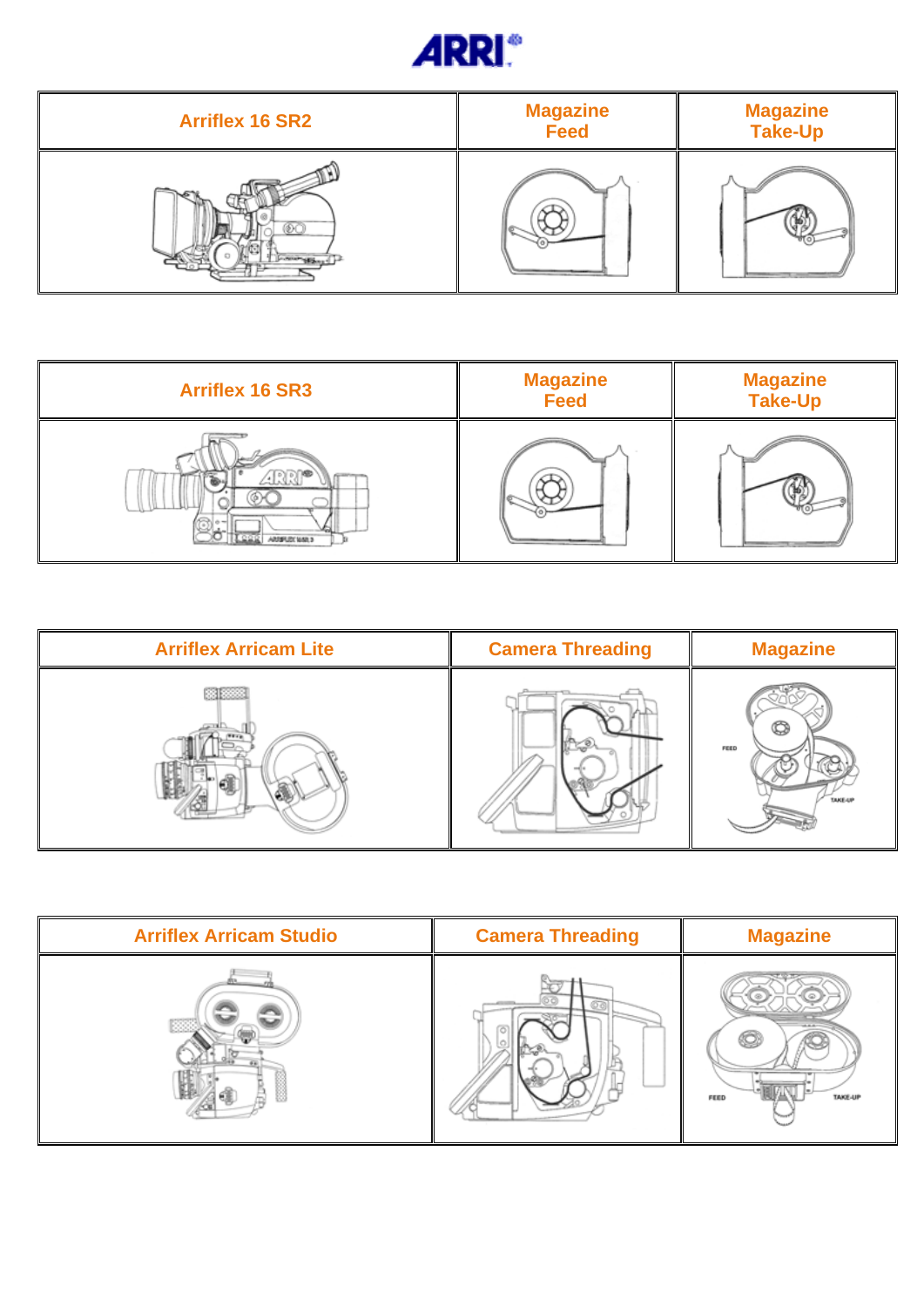| <b>Arriflex 435</b> | <b>Camera Threading</b> | <b>Magazine</b> |
|---------------------|-------------------------|-----------------|
| <b>JRF</b><br>mo    |                         | FEED<br>TAKE-UP |

| <b>Arriflex 535</b> | <b>Camera</b>    | <b>Magazine</b> | <b>Magazine</b> |
|---------------------|------------------|-----------------|-----------------|
|                     | <b>Threading</b> | <b>Feed</b>     | <b>Take-Up</b>  |
| ær (D               | Come la<br>≕ೂಗ   | ы               |                 |

| <b>Arriflex 35-BL</b> | <b>Camera Threading</b> | <b>Magazine</b><br><b>Feed</b> | <b>Magazine<br/>Take-Up</b> |
|-----------------------|-------------------------|--------------------------------|-----------------------------|
| K.                    |                         |                                |                             |

| <b>Arriflex 35-3</b> | <b>Camera</b><br><b>Threading</b> | 400' Magazine   | 1000' Magazine  |
|----------------------|-----------------------------------|-----------------|-----------------|
| ഴ                    |                                   | FEED<br>TAKE-UP | FEED<br>TAKE-UP |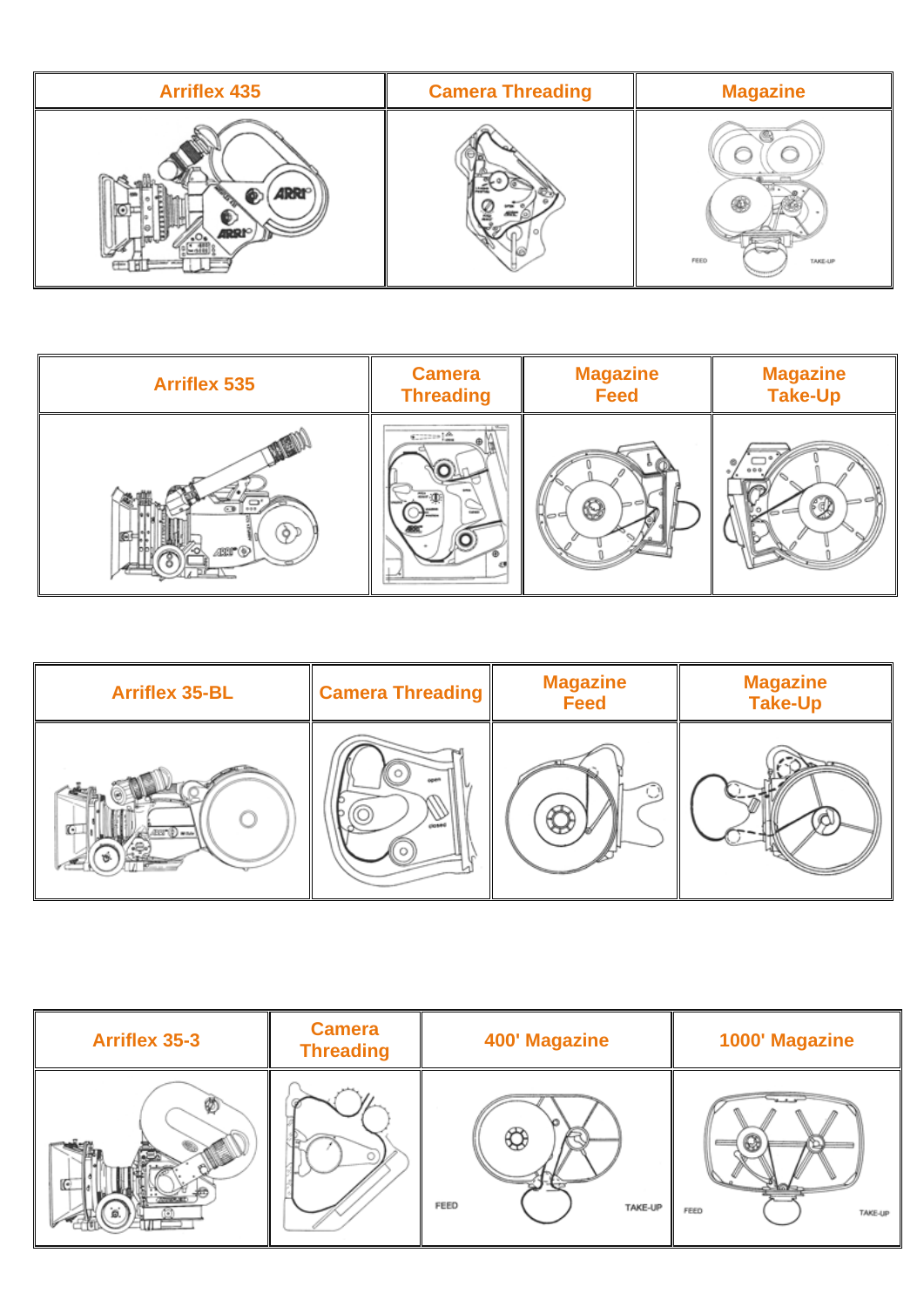## *ITUOVIE GAVITU*

| <b>Moviecam Compact</b> | <b>Camera Threading</b><br><b>Top Load</b> | <b>Camera Threading</b><br><b>Slant Load</b> | <b>Magazine</b> |
|-------------------------|--------------------------------------------|----------------------------------------------|-----------------|
|                         |                                            |                                              | TAK)<br>FEED    |

| <b>Moviecam SL</b> | <b>Camera Threading</b> | <b>Magazine</b> |
|--------------------|-------------------------|-----------------|
|                    |                         | FEED<br>TAKE-UP |

| <b>Moviecam Super</b> | <b>Camera Threading</b> | <b>Camera Threading</b> | <b>Magazine</b> |
|-----------------------|-------------------------|-------------------------|-----------------|
| <b>America</b>        | <b>Top Load</b>         | <b>Slant Load</b>       |                 |
|                       |                         |                         | TAKE-UP<br>FEED |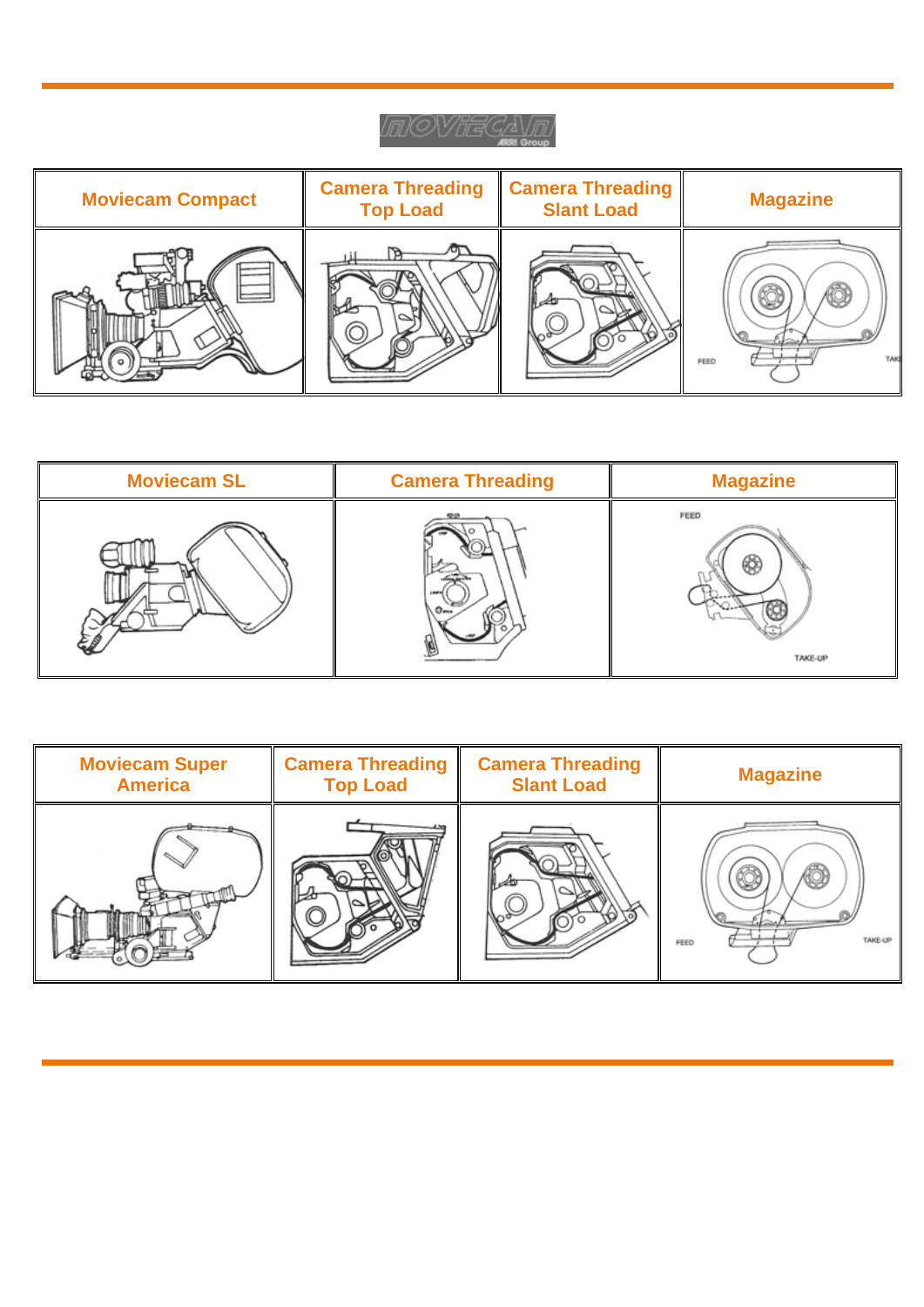

| <b>Panaflex 16</b>         | <b>Camera Threading</b> | <b>Magazine</b> |
|----------------------------|-------------------------|-----------------|
| PANAFLEY-IF<br>PEANAVIRIDA |                         | TAKE-UP<br>FEED |

| <b>Panaflex Millennium</b> | <b>Camera Threading</b> | <b>Magazine</b> |
|----------------------------|-------------------------|-----------------|
|                            |                         | TAKE-UP<br>FEED |

| <b>Panaflex Platinum</b> | <b>Camera Threading</b> | <b>Magazine</b>        |
|--------------------------|-------------------------|------------------------|
|                          |                         | <b>FEED</b><br>TAKE-UP |

| <b>Panaflex Gold &amp; GII</b> | <b>Camera Threading</b> | <b>Magazine</b>        |
|--------------------------------|-------------------------|------------------------|
| ANANDO-                        |                         | TAKE-UP<br><b>FEED</b> |